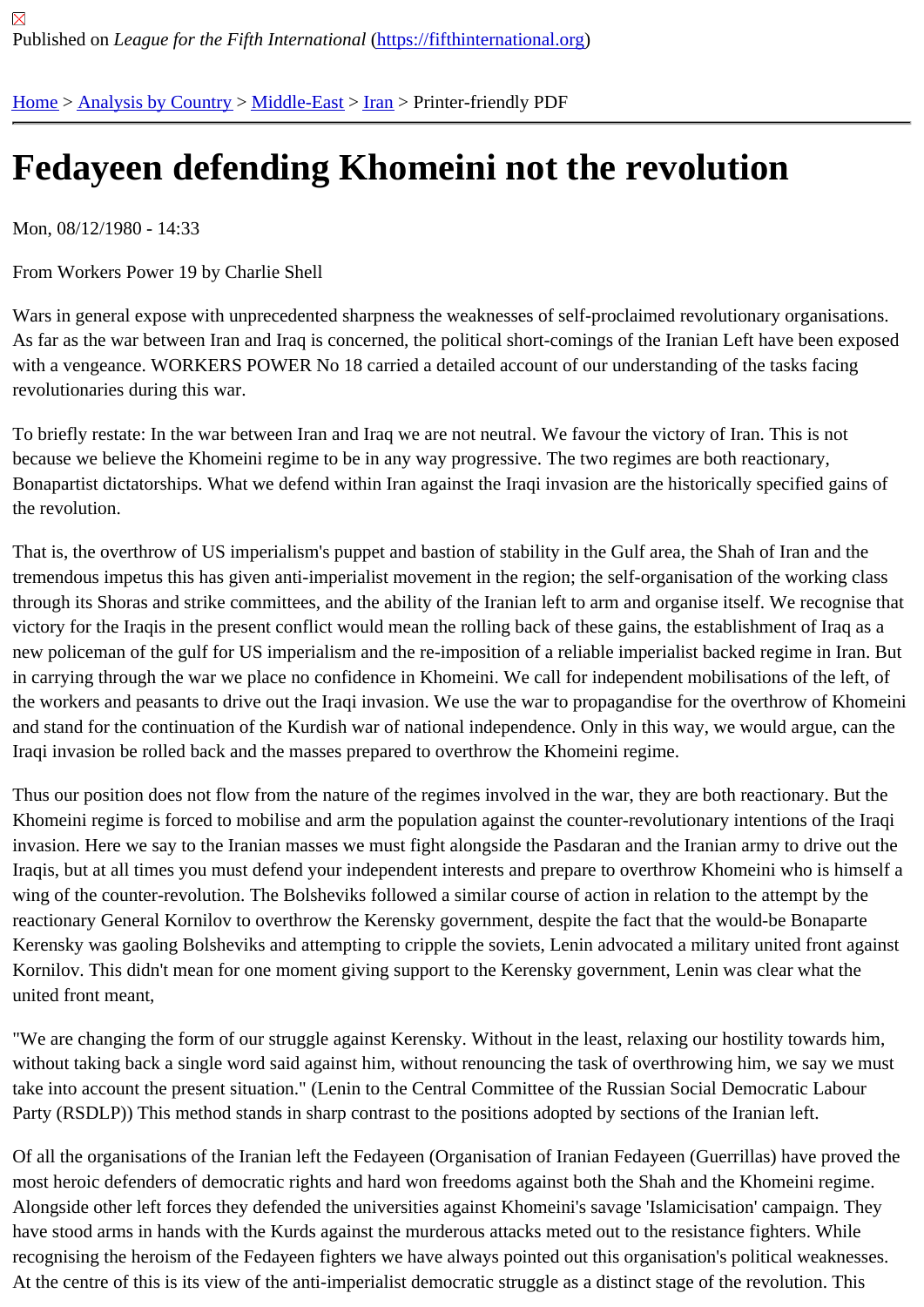analysis has led the Fedayeen in the course of the present war to virtually abandon its last remnants of political independence in relation to the Khomeini regime and thus turn its cadres into cannon fodder for the regime's war effort.

The Fedayeen (majority) have adopted a clear and unequivocal position in defence of the Islamic Republic. This is not a defence of the tangible gains of the Iranian revolution but a defence of the regime which throughout its existence has sought, to roll back those gains. In the November 1980 KAR (English Language bulletin of the Fedayeen) they argue: "Today to be true to revolutionary honesty, it is necessary to give an unambiguous answer to the question: In the present circumstances can defence of the country be separated from defence of the Islamic Republic? Revolutionary honesty obliges us to put this fact to the masses decisively and unambiguously for their judgement. In its telegram of 26th September to Ayatollah Khomeini our organisation states clearly that, in present circumstances, to defend the country's independence has no meaning but to defend the Islamic Republic of Iran... We tell the masses that the claim, 'defending the country against the Iraqi regime's aggression' is only meaningful if it leads to the defence of the Islamic Republic from the aggression of the Iraqi regime and the plots of US Imperialism." (Page 10. Emphasis in the original).

The Fedayeen take this support of the regime so far that they even chide the Islamic Republican Party (IRP) for sowing mistrust in it. They say of the slanders made by the IRP against the Fedayeen "when they reach the masses especially in the war zone [they] incite mistrust and suspicion towards the Islamic Republic itself." (November 1980 KAR).

The fundamental error of the Fedayeen is to develop their position on the war not from the point of view of it?s impart on the Iranian revolution and the masses hard won freedoms but on the basis of the nature of the regimes involved. On the one hand they characterise the Iraqi regime as the product of the degeneration of an 'anti-imperialist' revolution which is now objectively pro-imperialist and 'anti-popular'. On the other they see the Khomeini regime as generally progressive and anti-imperialist if inconsistently so. Thus describing the regime of Khomeini end the IRP the Fedayeen argue that: "Despite all its contradictions and inconsistencies its main aim was to fight against the oppressive domination of imperialism over Iran end the rest of the region." (KAR November 1980) and therefore: "Iraq's war against Iran is a war between the Iranian revolution and the Iraqi counter-revolution, between a regime that is moving in the direction of fighting against dependence on imperialism, between a regime that during an anti-imperialist revolution and in its further developments has defeated the worst enemies of the people, confronting them directly, and a regime that has distanced itself from the camp of the masses and is totally antagonistic to it." (ibid).

This position means that the Fedayeen sink all their political and class differences with Khomeini. It can only mean the cessation of class struggle for the duration of the war and a vote of confidence in Khomeini to defend the Iranian masses against imperialism.

The Fedayeen have arrived at a position at complete variance with the Marxist attitude toward war as a direct consequence of their false analysis of the nature of the Iranian revolution and the role of the working class in that revolution. Whilst the Fedayeen have made a partial break with the politics of the major Stalinist practitioners in Iran, the Tudeh, by arguing for the independent and leading role of the working class in Iran the break remains partial precisely because they view the present 'stage' of the revolution as 'democratic' or 'anti-imperialist'. During this 'stage' it is, for the Fedayeen, the anti-imperialist petit-bourgeoisie who will lead. Thus the Fedayeen argue: "They (the petit bourgeoisie) can take political power if they develop from a conservative and backward petty issue to a forward looking and revolutionary one," (Imperialism and the Class Struggle in Iran p.30).

Forward looking denotes, for the Fedayeen, a willingness to form an alliance with the working class. But while the Fedayeen view the Khomeini regime as tending towards conservatism, the way was always left open for an alliance because circumstances could push it to turn to the working class for support. Thus in the course of the present war the Khomeini regime can be characterised as one which has defeated the 'worst enemies of the revolution'.

The Fedayeen turn the Marxist position on the petit-bourgeoisie on its head. The petit-bourgeoisie can become an ally of the working class but only when it is under the leadership of the working class. Left to itself the petit-bourgeoisie is incapable of developing an independent course and without the leadership of the working class, defends the interests of the bourgeoisie. Thus the state in Iran is not petit-bourgeois as the Fedayeen characterise it, but bourgeois through and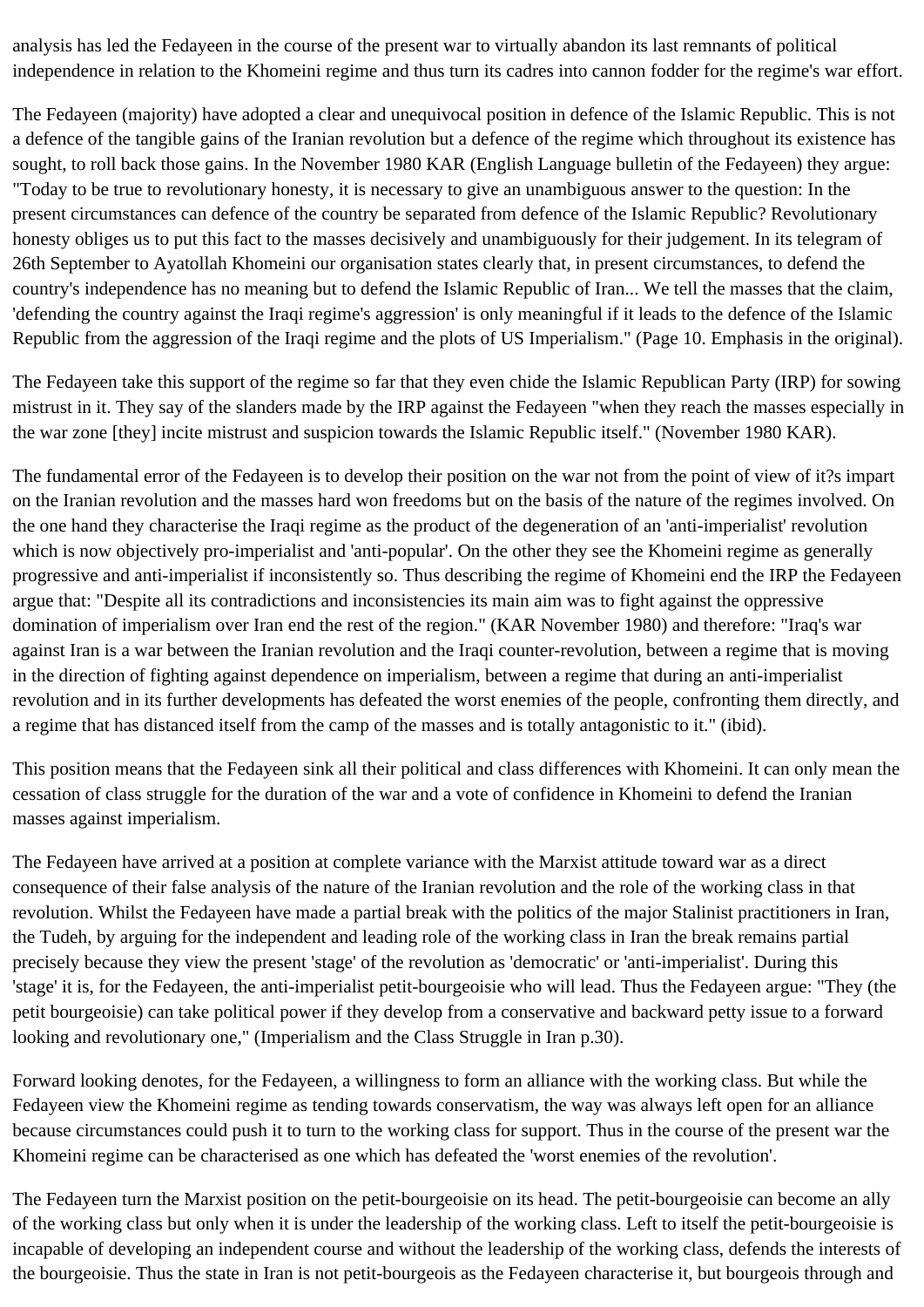through. Khomeini and the IRP hold political power in conjunction with the bourgeoisie through their major representative Bani Sadr. The dominant mode of production in Iran is capitalist and Khomeini defends capitalism. This is why he attacks the minorities, the left and the workers organisations.

We argue that the unfinished tasks of the bourgeois revolution i.e. freedom from imperialism/national independence, the question of the nationalities within Iran, the expansion of the Iranian productive forces etc. can only be carried through if the working class seizes power. Thus the fundamental task in Iran is to bring the working class to the head of the struggle against imperialism, to direct that struggle toward the overthrow of Khomeini and establish a workers dictatorship of the proletariat. There is not, and cannot be, any intermediate, stable 'anti-imperialist government' between now and the socialist revolution. Lenin expressed this point with his usual clarity writing in relation to Russia in September 1917: "It is impossible to stand still in history in general, and in war-time in particular. We must either advance or retreat. It is impossible in twentieth-century Russia, which has won a republic and democracy in a revolutionary way, to go forward without advancing towards socialism without taking steps towards it... Imperialist war is the eve of socialist revolution. And this, not only because the horrors of war give rise to proletarian revolt, but because state monopoly capitalism is a complete material preparation for socialism, the threshold of socialism, a rung on the ladder of history between which and the rung called socialism there are no intermediate rungs." (?The Impending Catastrophe and How to Combat It?).

Against this position of Lenin first elaborated in the famous April Theses, the Fedayeen advance Lenin's pre-March/April 1917 position of the 'Democratic Dictatorship of the Proletariat and the Peasantry.' In other words they fail to understand the significant advance made by Lenin in arguing for no confidence in the bourgeois-democratic government of Kerensky. It was in this period that Lenin solidarised with Trotsky's theory of Permanent Revolution in recognising that between capitalism and socialism 'there are no intermediate rungs.' Indeed Lenin recognised Stalin and Kamenev's willingness to cede power to the bourgeois government in February 1917 for whet it was-a betrayal of the interests of the working class. But still the Fedayeen insist that the major question is not the seizure of power by the proletariat but the defence of democratic rights-not realising that you cannot have one without the other.

The whole development of Iranian capitalism testifies to the fact that is cannot break loose from imperialism. Under the Shah the Iranian bourgeoisie developed via its oil revenues, on the basis of complete integration into world imperialism. Iran will have no independent development until the role of the bourgeoisie is broken, and the rule of the bourgeois will only be smashed when state power is in the hands of the working class. Khomeini came to power, not on the basis of the abolition of capitalism, but on the basis of its continuation. His power base lies without the bourgeoisie, a section of petit capital crushed by the Shah. In order to hang onto power Khomeini balances between the masses who have illusions in him and the big bourgeoisie who realise that Khomeini provides a safeguard against their expropriation. But Khomeini dare not unleash the power of the masses because he realises that that would bring his own destruction. As such Khomeini has no progressive mission in Iran, he stands for the smashing of the mass movement, and above all he is a component of the counter-revolution.

Unless Khomeini's rule as an agent of capitalism, albeit in contradictory fashion, within Iran is understood, no revolutionary organisation will be able to defend the interests of the working class. And this is the problem for the Fedayeen. They want to fight imperialism but they believe it can be done without overthrowing capitalism, thus they can paint pro-capitalist forces as consistent anti-imperialist fighters. Thus they fail to call for the overthrow of Khomeini, even outside the situation of war.

In the course of the war with Iraq, Khomeini has been forced to struggle against the counter-revolution to save his own skin. But he does it, only to safeguard his own power, the better to turn on the masses in the aftermath. Trotsky explained this well in relation to Chiang Kai-Shek during the war against Japan: "But Chiang Kai-Shek? We need have no illusion about Chiang Kai-Shek, his party or the whole ruling class of China... Chiang Kai-Shek is the executioner of the Chinese workers and peasants. But today he is forced, despite himself, to struggle against Japan for the remainder of the independence of China. Tomorrow he may again betray. It is possible, it is probable. It is even inevitable. But today he is struggling. Only cowards, scoundrels or complete imbeciles can refuse to participate in that struggle."